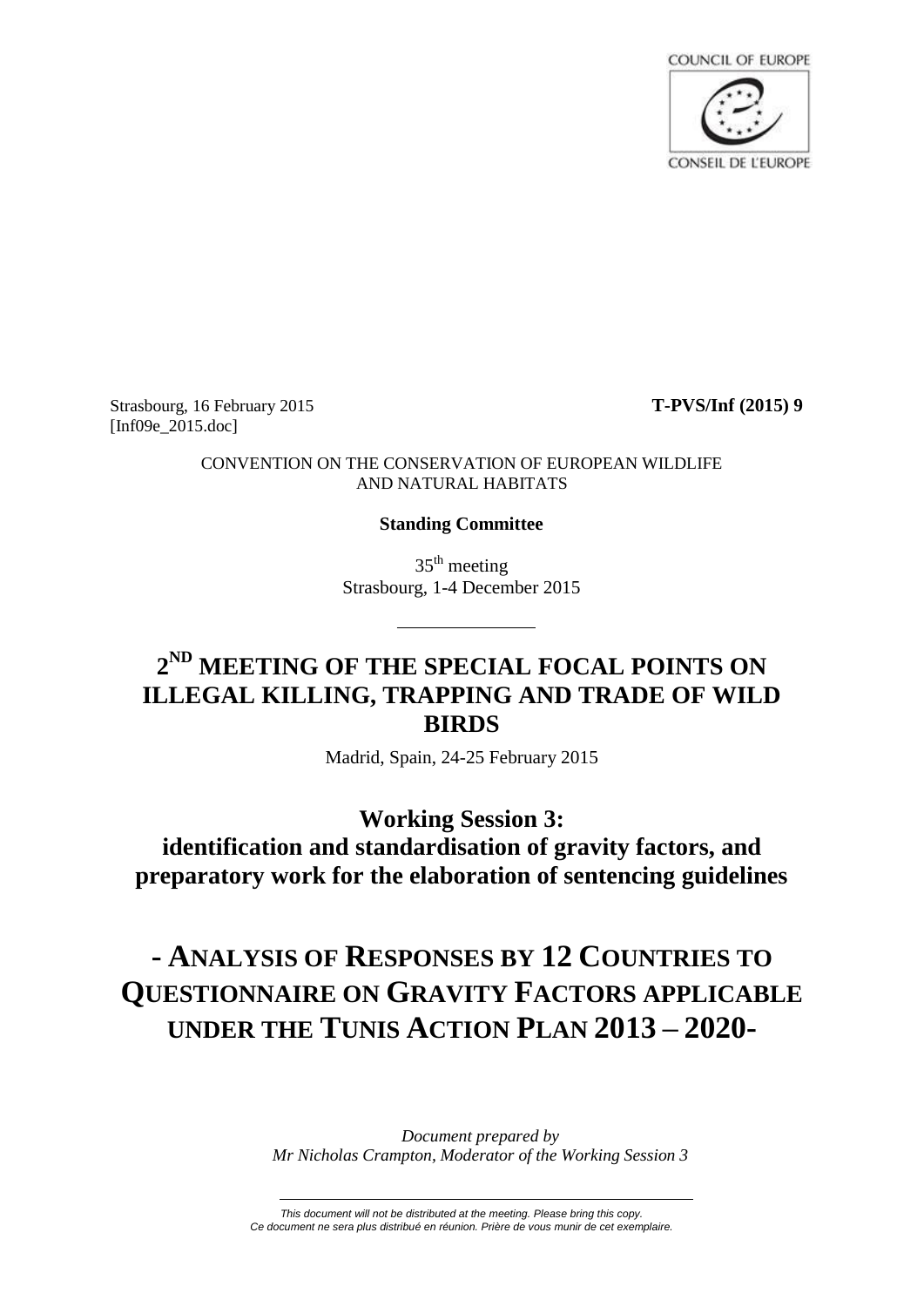

## **ANALYSIS OF RESPONSES BY 12 COUNTRIES TO QUESTIONNAIRE ON GRAVITY FACTORS APPLICABLE UNDER THE TUNIS ACTION PLAN 2013 – 2020**

#### **INTRODUCTION**

Following the formal adoption of the Tunis Action Plan 2013 – 2020 (TAP) by the Bern Convention Standing Committee in December 2013, the Secretariat took steps to assist Parties with implementation. In February 2014 the Secretariat circulated a questionnaire including questions on the gravity factors with a view to identifying existing practice and matters likely to influence the implementation of standardised factors under the TAP. In particular, Parties were asked to rank in order of importance those factors that they felt were important (something not specifically required under TAP). A number of issues arose from this exercise, including different interpretations of the listed factors, variation in the rankings of factors, and differences in enforcement depending on whether the legislation was 'stand-alone' or part of environmental legislation, and whether it provided for penal (criminal) sanctions or merely administrative measures.

The Standing Committee in December 2014 agreed that the group considering the above matters should meet in early 2015 in a bid to resolve issues surrounding the implementation of gravity factors and lay the groundwork for the development of sentencing guidance, whether as formal guidelines or as principles to assist offence evaluation. This meeting is planned for 24/25 February 2015 in Madrid.

This document seeks to begin the process of understanding the responses to the Questionnaire and of drawing conclusions by seeking to reconcile the views expressed.

**Tables 1 – 3** analyse the replies, using a methodology of measuring all the replies indicating which factors were 'essential' or which 'are or could be used' against those where the rankings put each factor into the top three places of importance.

**Table 4** seeks to combine the results of Tables  $1 - 3$  in the light of comments made in paragraphs  $1.1 - 6.1$  below.

**Tables 5 and 6** identify factors either requiring further consideration or considered not suitable for inclusion as 'gravity factors'.

Matters relating to the Questionnaire relating to the availability of sanctions under national legislation are dealt with in a separate document.

#### **Notes to Tables 1 - 3:**

- 1. Factors in RED are those most frequently in the 'Top Three'.
- 2. Factors in BLUE might have been expected to score better?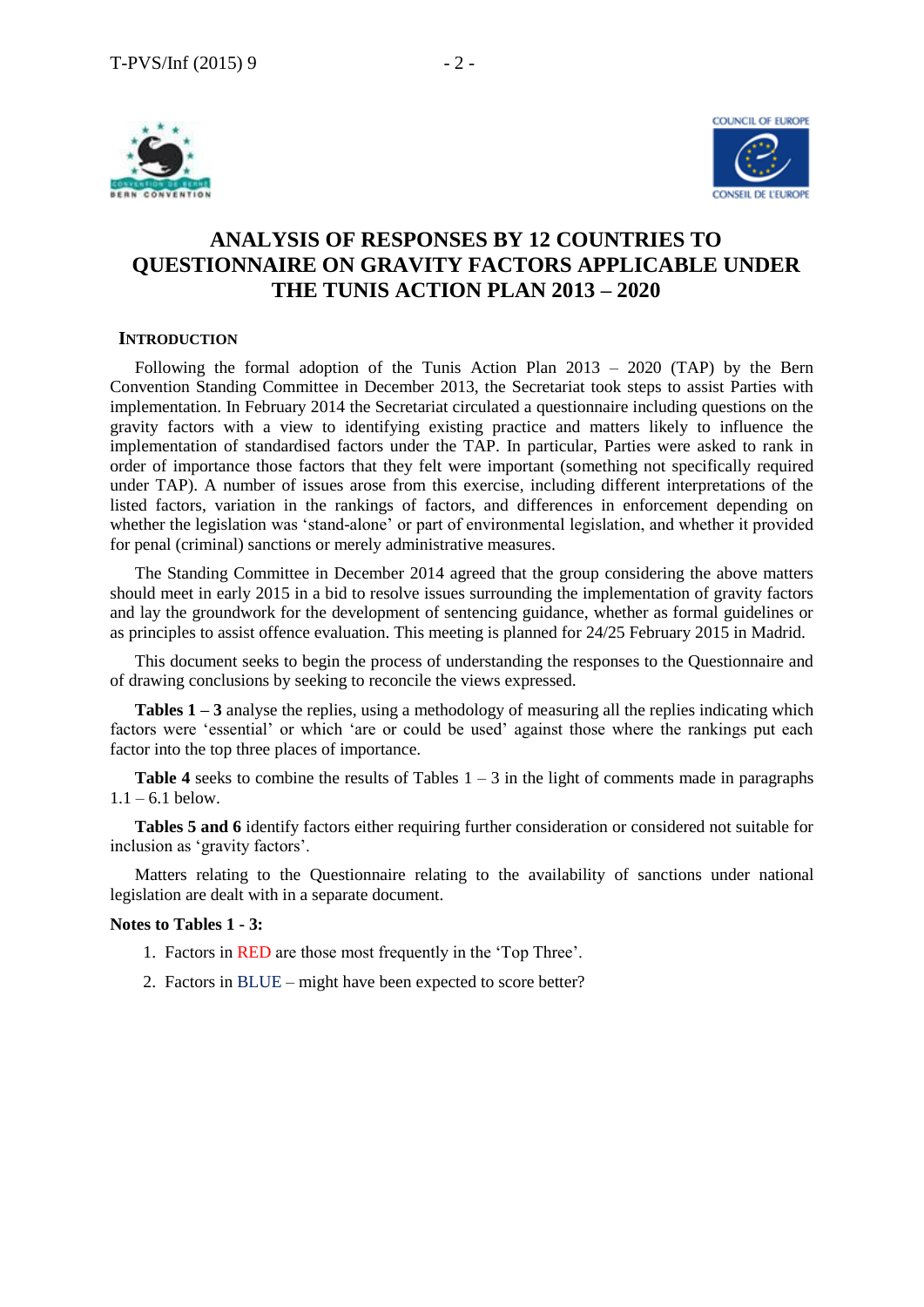| <b>Gravity Factors listed in</b><br><b>Tunis Action Plan</b>       | <b>No. of Countries</b><br>recording item as<br>important | <b>No. of Countries</b><br>recording item<br>in the top three | <b>Comments</b>                                                   |
|--------------------------------------------------------------------|-----------------------------------------------------------|---------------------------------------------------------------|-------------------------------------------------------------------|
| (1) Conservation status of species                                 | 12                                                        | 12                                                            | Identical with factor (1)<br>in section A Q2                      |
| (2) Impact risk for ecosystem                                      | 11                                                        | 8                                                             | Deemed the same as<br>factor $(2)$ in section A<br>Q <sub>2</sub> |
| (3) Legal obligation to protect<br>under international legislation | 8                                                         | 3                                                             |                                                                   |
| (4) Indiscriminate method used in<br>committing offence            | 9                                                         | $\overline{2}$                                                |                                                                   |
| (5) Commercial motivation                                          | 9                                                         |                                                               |                                                                   |
| (6) Illegal gain/quantum                                           | 9                                                         | $\overline{2}$                                                |                                                                   |
| (7) Prevalence of offence and need<br>for deterrence               | $\overline{\phantom{a}}$                                  |                                                               | <b>NOT</b> included in the<br>list sent out                       |
| (8) Professional duty on defendant<br>to avoid committing offence  | 8                                                         | 1                                                             |                                                                   |
| (9) Scale of offending (number of<br>specimens involved)           | $\overline{7}$                                            | $\overline{4}$                                                |                                                                   |
| (10) Intent and recklessness by<br>defendant                       | 10                                                        | $\Omega$                                                      |                                                                   |
| $(11)$ History/recidivism                                          | 10                                                        | 1                                                             |                                                                   |

### **Table 1 – Gravity Factors 'considered essential' (Questionnaire section B Q1)**

## **Table 2**

| <b>Additional Gravity Factors</b><br>included in BQ1 | <b>No. of Countries</b><br>recording item as<br>important | <b>No. of Countries</b><br>recording item<br>in the top three | <b>Comments</b> |
|------------------------------------------------------|-----------------------------------------------------------|---------------------------------------------------------------|-----------------|
| (1) Organised activity or crime                      | 10                                                        |                                                               |                 |
| (2) Value of the loss due to the<br>crime            |                                                           |                                                               |                 |

## **Table 3 Gravity Factors which 'are or could be used' (section A Q2)**

| <b>Factors listed in Section A Q2 of</b><br><b>Questionnaire</b>                                      | <b>No. of Countries</b><br>recording item as<br>important | <b>No. of Countries</b><br>recording item<br>in the top three | <b>Comments</b>                                                   |
|-------------------------------------------------------------------------------------------------------|-----------------------------------------------------------|---------------------------------------------------------------|-------------------------------------------------------------------|
| (1) Conservation status of the<br>species                                                             | 12                                                        | 12                                                            | Identical<br>with factor<br>$(1)$ in section B Q1                 |
| (2) Possible damage to the<br>ecological balance or to the habitat<br>as a consequence of the offence | 12                                                        | 6                                                             | Deemed the same as<br>factor $(2)$ in section B<br>Q <sub>1</sub> |
| (3) Nature of the area (e.g. hotspots<br>of bird conservation)                                        | 11                                                        | 6                                                             |                                                                   |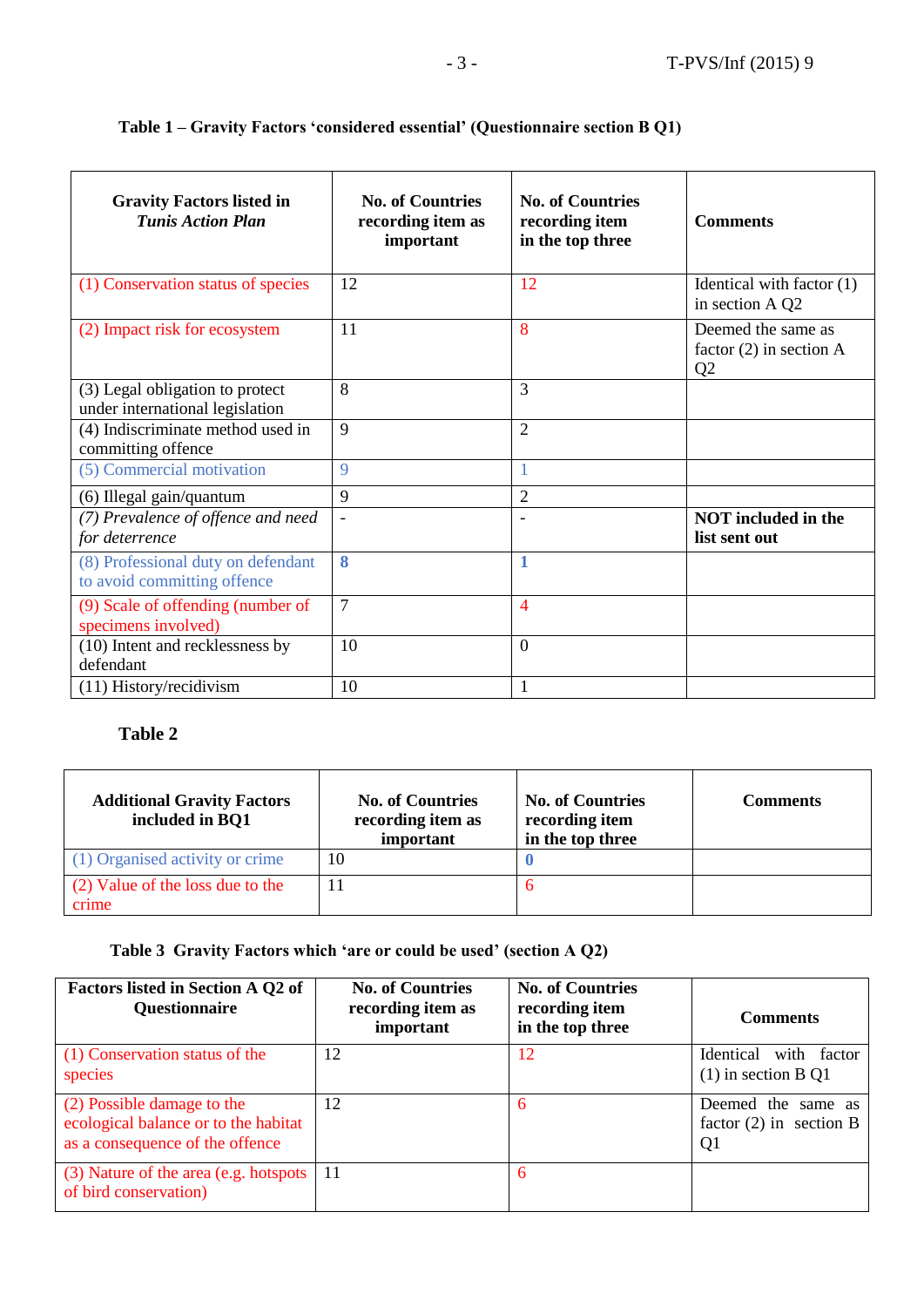| (4) Legal or administrative status<br>of the area where the offence took<br>place | 12 | 10             |  |
|-----------------------------------------------------------------------------------|----|----------------|--|
| (5) Intrinsic value of wildlife                                                   | 10 | $\Omega$       |  |
| (6) Socio-economic benefits of<br>wildlife                                        | 9  | $\theta$       |  |
| (7) Known regional blackspots                                                     | 8  |                |  |
| (8) Level of penalties provided by<br>the legislation                             | 10 | 3              |  |
| (9) Public interest                                                               | 9  | $\overline{2}$ |  |
| (10) Public perception of the<br>seriousness of the offence                       | 11 | $\theta$       |  |

#### **COMMENTS**

1.1 The questionnaire sought to invite Parties to identify factors currently used, or which might be acceptable, in enforcing wildlife conservation legislation within their jurisdiction(s) when evaluating the gravity of an offence. See Table 3. It invited them to rank these in order of importance, and then to provide a similar ranking for the factors listed in the Tunis Action Plan ('TAP'). See Table 1. However, one of the TAP factors was not included but two additional ones were added. See Table 2.

1.2 It is necessary to note is that the TAP did not contain any reference to or requirement for a ranking of the gravity factors it listed. The list was merely intended to be a basic list of factors, at least some of which were likely to be relevant in the majority of wildlife offences. There was no grading of importance, merely an invitation to consider each to see if it applied.

1.3 However the ranking exercise was a sensible one, for it allowed existing factors to be identified and produced some interesting results, not least in that it allows for a comparison between the two lists in sections A Q2 and B Q1and the opportunity to seek to integrate them.

1.4 Important points from this exercise may be noted as follows:

#### **1. Factors attracting most support**

*'Conservation status of the species'* was not just the top ranking factor across both Questions. It was thus with all the returned questionnaires. *'Damage or risk to the ecosystem'* was in both questions and again scored very highly. There appears to be a remarkably high acceptance therefore that this legislation is 'wildlife focused', which supports the TAP concept that wildlife should be seen as the 'beneficiary' of this legislation, and thus the 'victim' when an offence occurs. This I find very encouraging as it gives an excellent basis for a common approach to enforcement. The low scoring of *'Socio-economic benefits of wildlife'* (6) Table 3 in section A Q2 supports this view.

#### **2. The other factors attracting a good level of support**

- (i) Table 1 (the TAP list): (9)*'Scale of offending nos. of specimens'.* Although identified as 'important' by only 7 Parties, it was put in the top three by 4 of them.
- (ii) Table 2 (factors added to B Q1): (2)*'Value of loss due to the crime'*. I assume this referred to the economic loss caused by the crime as measured by eg. remedial measures needed to redress the ecological damage, and thus to some extent this can be seen as an aspect of 'damage or risk to the ecosystem' discussed above.
- (iii) Table 3 (factors in A Q2): (4) *'Legal or administrative status of the area where offence took place'* and (3) *'Nature of the area (e.g. hotspots of bird conservation)'*. The second is interesting, as it appears to refer to areas specifically given over to conservation activity, eg. nature reserves.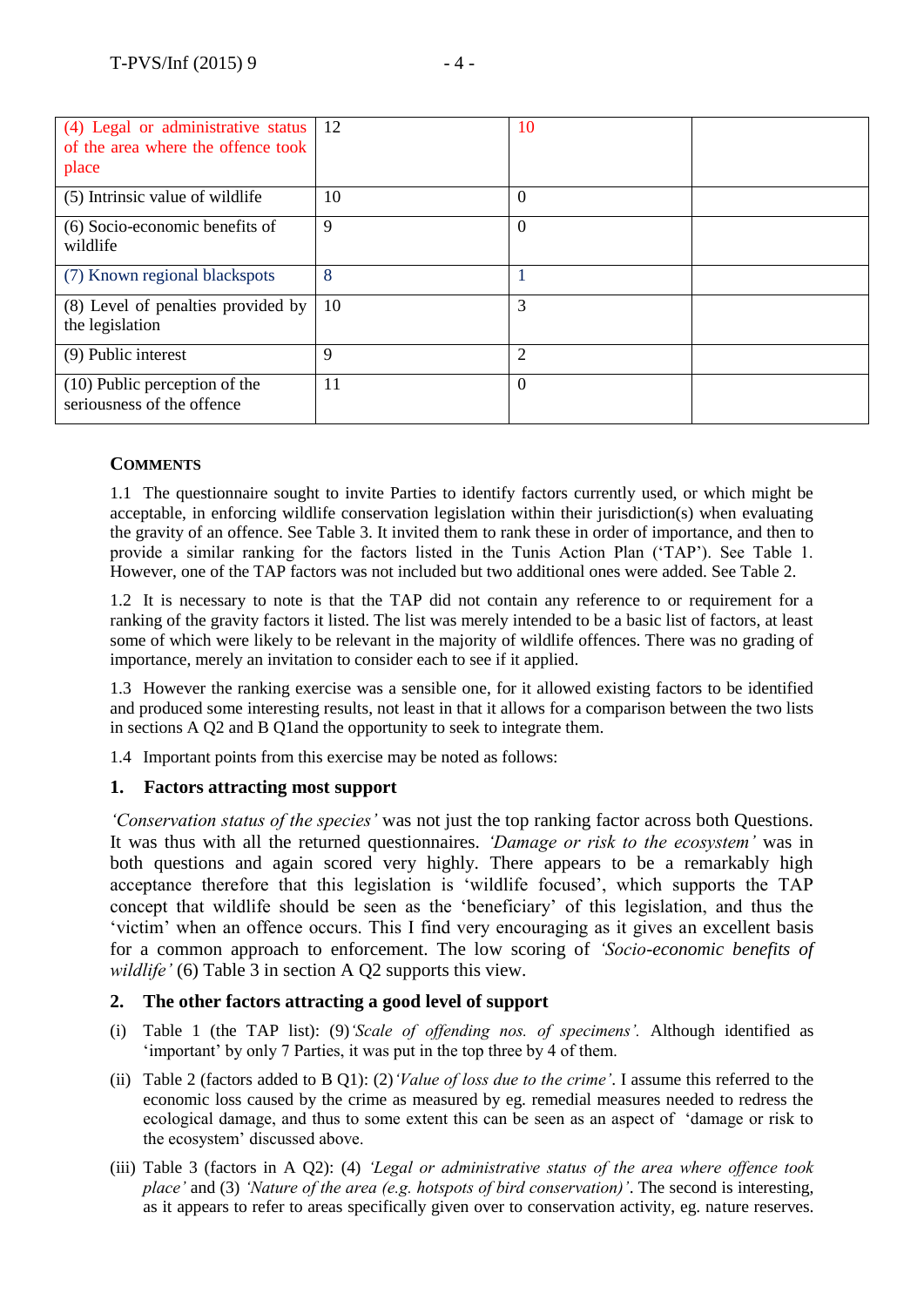In some countries offences committed in such areas attract higher penalties. It appears to be possible to see this as an aspect of *'Conservation status'* (1) in Tables 1 and 3 given that the less favourable a species' status is the more important are the efforts to protect it. *Legal or administrative status of the area'*, (4) in Table 3, refers to whether the area was governed by a legal regime with penal sanctions or one with purely administrative measures (which would be less severe than penal sanctions.) This appears to be linked to factor 8 in Table 3 *'Level of penalties provided by the legislation'*. See comments below.

#### **3. Factors attracting less support**

- (i) Table 1 these were *'Commercial motivation'*, and *'Professional duty on defendant to avoid committing offence'*.
- (ii) Table 2 *'Organised activity or crime'*.
- (iii) Table 3 *'Known regional blackspots'*.

4.1 The failure of the first two of these to attract greater support is surprising and a measure of how the assessment of wildlife crime needs to change. Table 1 (5)*'Commercial motivation'*, and Table 2 (1)*'Organised activity or crime'* should be seen as aspects of the same thing. Both imply a financial benefit as the reason for the crime and the intention in committing it, and are linked to *'Illegal gain/quantum'* (6) in Table 1. That these should not be recognised as very important in the context of wildlife crime is somewhat alarming. The concept of *'Professional duty on defendant to avoid committing offence'* (8) in Table 1 is in some ways connected to the above matters. The person trading in (legally traded) species and the property developer have as much a commercial reason for their activities as the gamekeeper on a shooting estate: all need to ensure they do not benefit themselves, or their employers, by treating protected wildlife illegally. Traders in particular have a duty to 'keep the market clean' and not sell illegal items to the public, which can be a form of deception. **These two factors are important.**

4.2 *'Known regional blackspots'* (7) in Table 3 would seem to be an aspect potentially of '*Prevalence of offence and need for deterrence'* (7) in Table 1, the factor not included in the Questionnaire.

#### **4. Other factors**

4.3 *'Level of penalties provided by the legislation'* (8) in Table 3 does not I believe add much, because under any jurisdiction enforcement is limited by the level of penalties under the legislation. It is an inevitable consideration, and thus does not need specific mention, nor is it factor defining or evaluating the facts of an offence. What is important is that the full range of penalties be use by the judiciary in an objective manner, to which end the factors are geared and intended to assist. Accordingly, I am not convinced this needs a separate entry in the list of Gravity Factors in any revision to Table 1.

4.4 *'Legal or* administrative *status of the area'*, (4) in Table 3, is a crucial aspect of how the legislation protects wildlife and habitat, since it determines in effect the level of 'penalty' that the offender will 'pay' for failing to comply with it. Possibly this can be linked to *'Legal obligation to protect under international legislation'* (3) in Table 1 by re-phrasing this to identify 'levels' of legislation.

4.5 *'Public interest'* (9) in Table 3, again, does not a separate listing. ALL factors are part of the 'public interest', which is itself a sine qua non of any public prosecution or state action penalising a citizen. Again, this does not need a separate entry in the list of Gravity Factors in any revision to Table 1.

4.6 *'Public perception of the seriousness of the offence'* (10) in Table 3 is interesting, in that it scores highly as 'important' but is never in the top 3. What is not clear is whether Parties intend to convey that the public perception is not taken by the judiciary as a very important matter (ie. that the judiciary are rightly using their own judicially considered criteria when assessing gravity and are not thus unduly influenced by public opinion) or that the public perception of wildlife crime as very important is not very high (ie. that public education and awareness-raising are needed). Some clarification and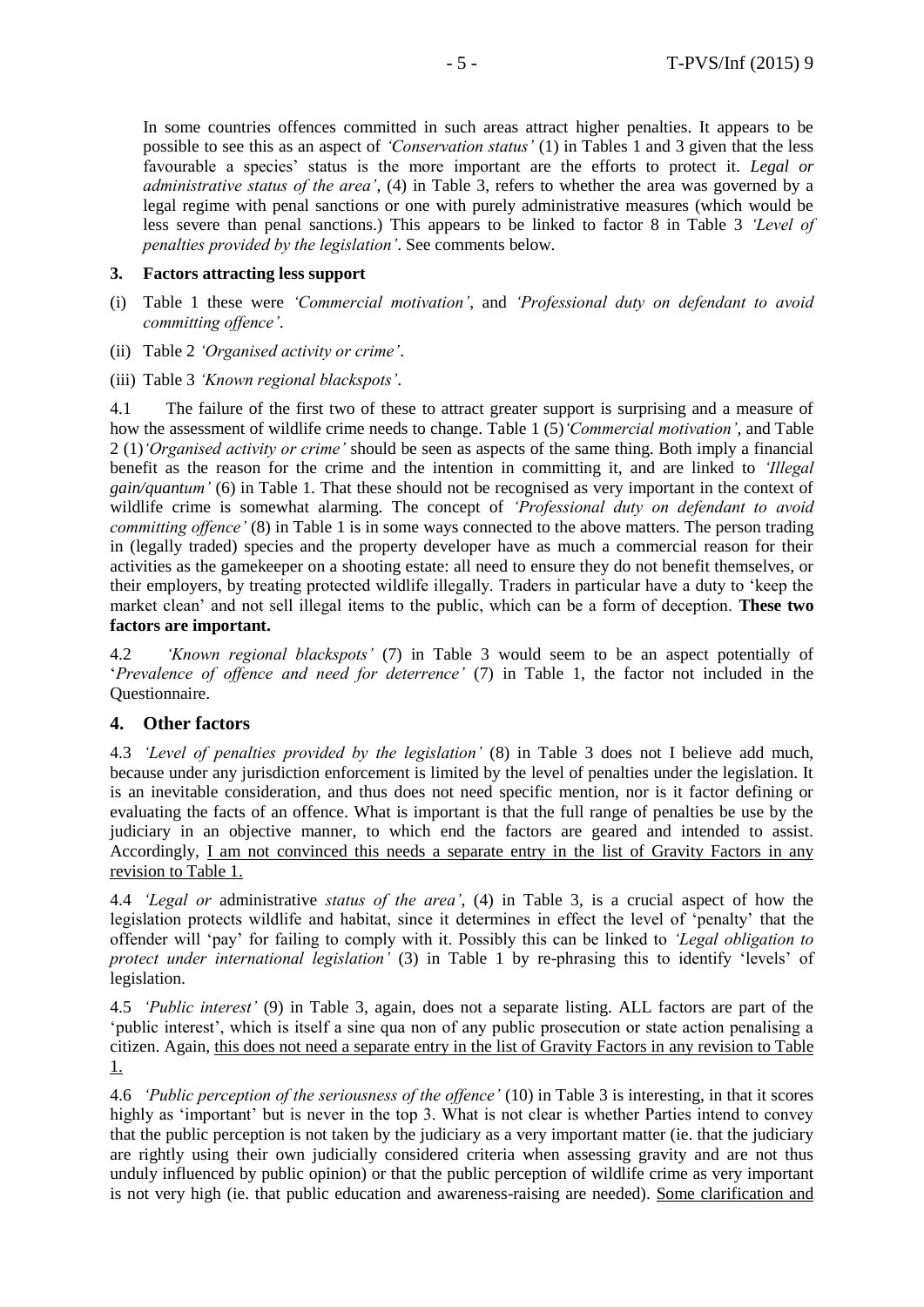further consideration of this is needed.

4.7 *'Socio-economic benefits of wildlife'* (8) in Table 3 may influence public perception of the seriousness of the crime. There have been attempts to quantify this, but there is no common measure and would have to be done country by country, or by a regional block with reliable data eg. the European Union. It would be difficult to achieve a reliable measure capable of being used by judiciaries. This may explain why it does not score highly in responses to the Questionnaire. However, some further consideration of this may be justified.

4.8 *'Intrinsic value of wildlife'*, a phrase from TAP, was not intended to be a separate gravity factor but defined a way of looking at the legislation and the desire to conserve wildlife as a whole. It was an attempt to provide a unifying way of understanding the reason for any conservation legislation. To that extent it is fundamental to the whole of the conservation effort, including enforcement of legislation, and not a specific gravity factor in respect of an offence. As it is already referred to in TAP I am not convinced it needs listing as a factor.

#### **5. Conclusions**

5.1 I believe that it is possible to create a synthesis of the factors listed in the three Tables above, mainly by adding to the definitions of the factors in Table 1, or by grouping some factors as aspects of another. The following synthesis is thus suggested – Table 4 below. In addition, the factors at 4.6, 4.7 above should be further considered, see Table 5 below.

#### **Table 4**

| <b>Original Gravity Factors listed in</b><br><b>Tunis Action Plan</b>                               | <b>Additions</b><br>from Table 2                     | <b>Additions from</b><br>Table 3                          | Proposed expanded definition of TAP<br>factors: 'Amplified Version'                                                                                                                           |
|-----------------------------------------------------------------------------------------------------|------------------------------------------------------|-----------------------------------------------------------|-----------------------------------------------------------------------------------------------------------------------------------------------------------------------------------------------|
| 1. Conservation status of species                                                                   |                                                      | (1) Conservation<br>status<br>(3) conservation<br>hotspot | 'Conservation status of species, including<br>whether crime targets measures or places of<br>conservation activity'                                                                           |
| 2. Impact risk for ecosystem                                                                        | $(2)$ Value of<br>loss to<br>ecosystem<br>from crime | (2) Damage to<br>ecosystem or<br>habitat                  | 'Impact risk for ecosystem, including actual<br>or potential damage to habitat and cost of<br>actual damage or loss eg. restoration,<br>restocking'                                           |
| 3. Legal obligation to protect under<br>international legislation                                   |                                                      | $(4)$ Legal or<br>administrative<br>status                | 'The level of the conservation legislation<br>including whether (i) there is an international<br>treaty obligation to protect, (ii) it imposes<br>penal sanctions or administrative measures' |
| 4. Indiscriminate method used in<br>committing offence                                              |                                                      |                                                           |                                                                                                                                                                                               |
| 5. Commercial motivation                                                                            | (1) Organised<br>activity or<br>crime                |                                                           | 'Commercial motivation, including planned<br>activity and organised (especially serious)<br>crime, aiming for financial benefit'                                                              |
| 6. Illegal gain/quantum                                                                             |                                                      |                                                           |                                                                                                                                                                                               |
| 7. Prevalence of offence and need for<br>deterrence (NOT included in<br>Questionnaire section B Q1) |                                                      | (7) Known regional<br>blackspot                           | 'Prevalence of offence, including whether the<br>area is frequently targeted, and the need for<br>deterrence'                                                                                 |
| 8. Professional duty on defendant to<br>avoid committing offence                                    |                                                      |                                                           | 'Professional duty on defendant to avoid<br>committing offence, including in the course<br>of trade or business'                                                                              |
| 9. Scale of offending (number of<br>specimens involved)                                             |                                                      |                                                           |                                                                                                                                                                                               |
| 10. Intent and recklessness by<br>defendant                                                         |                                                      |                                                           |                                                                                                                                                                                               |
| 11. History/recidivism                                                                              |                                                      |                                                           |                                                                                                                                                                                               |